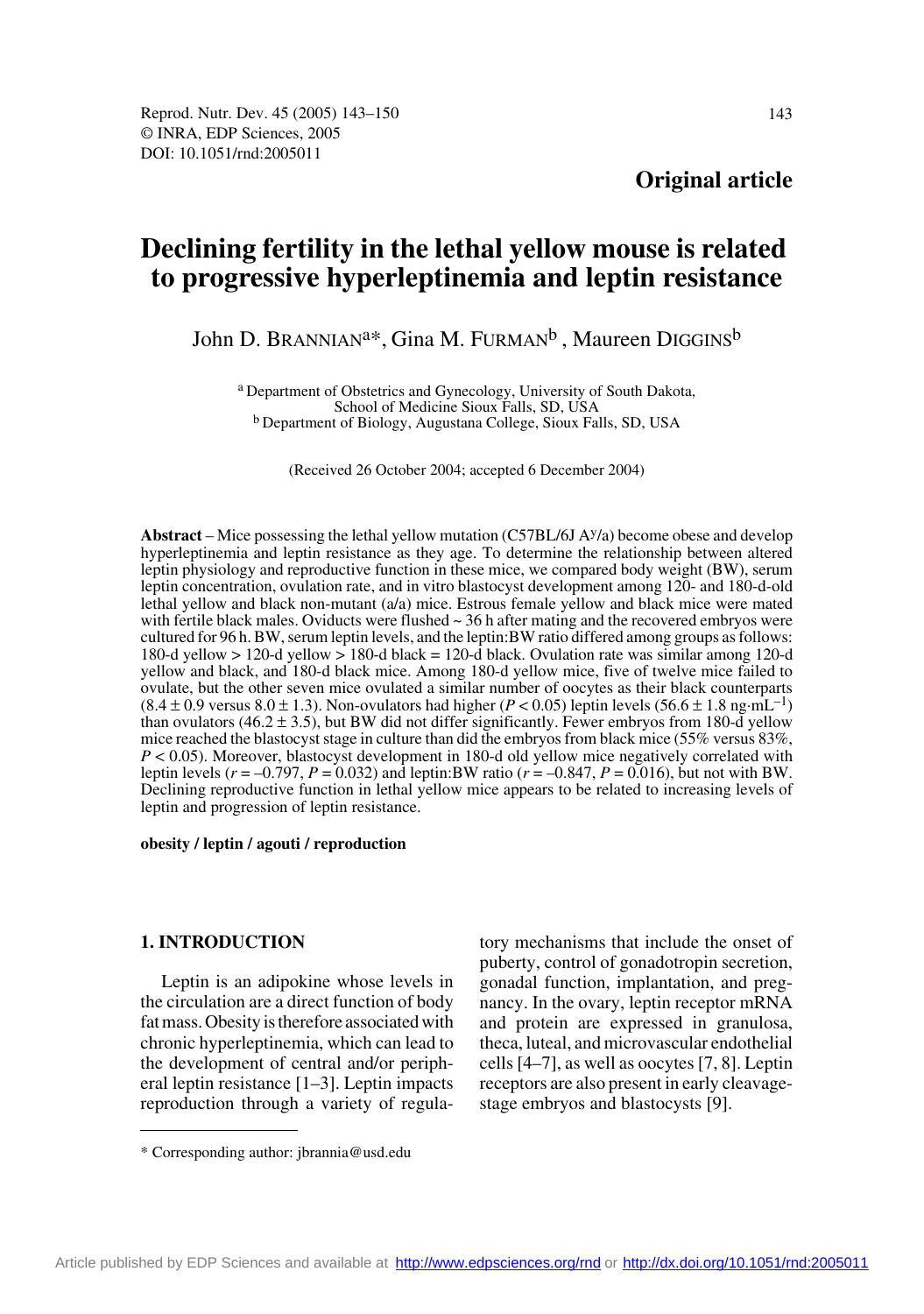That leptin is obligatory for reproduction is demonstrated by the complete infertility of the leptin-deficient (*ob/ob*) mouse, which is reversible by exogenous leptin administration [10]. A threshold level of leptin is essential for pituitary gonadotropin secretion via the control of hypothalamic GnRH release [11, 12]. However, high levels of circulating leptin, such as those experienced by obese women, are associated with poor fertility [13, 14]. For example, in our study of 140 first attempted in vitro fertilization (IVF) cycles, pregnancy success, implantation rate, and embryo quality were negatively correlated with serum leptin concentrations but not with body mass index (BMI) [14]. Moreover, the leptin:BMI ratio, a putative index of leptin resistance, correlated more strongly than did leptin concentration alone [14]. Therefore we hypothesized that leptin resistance resulting from chronic hyperleptinemia may contribute to the diminished fertility commonly associated with obesity. In order to test this hypothesis we sought a suitable animal model.

The lethal yellow (LY) mouse possesses a gene deletion in the promoter and first exon region of the agouti protein gene locus [15]. In rodents, the agouti protein is normally only expressed in skin cells where it is a primary determinant of coat color. The LY deletion brings an upstream promoter into place, resulting in the inappropriate constitutive expression of the agouti gene in essentially all tissues [15]. This mutant allele is designated  $A<sup>y</sup>$ . The homozygotes  $(A<sup>y</sup>/A<sup>y</sup>)$ undergo embryonic death, hence the "lethal" designation. Heterozygous mice  $(A<sup>y</sup>/a)$  are viable, but exhibit distinct characteristics including yellow coat color and adult-onset obesity. The obesity is primarily the result of the agouti protein being over-expressed in the hypothalamus where it interacts with melanocortin-4 receptors (MCR-4) [16]. A structurally-related hypothalamic neurotransmitter, agouti-related protein (AgRP), is a natural antagonist of MCR-4, and via this mechanism plays a critical role in central appetite and metabolism regulation [17]. Therefore the inappropriate over-expression of the agouti protein in the hypothalamus interferes with normal metabolic control causing hyperphagia and altered lipid metabolism [18]. As a consequence of the obesity, these animals progressively develop insulin resistance [19], hyperleptinemia [20], and central leptin resistance [21]. Moreover, lethal yellow mice display accelerated reproductive senescence, which is obesityrelated [22].

Although impaired fertility is a signature feature of the Ay/a genotype, reproductive function in these mice has not been well characterized. The purpose of the present study was to further elucidate the premature decline in fertility in the LY mouse, and to determine whether the loss of fertility is related to progressive hyperleptinemia and resultant leptin resistance. If so, the LY mouse might provide a useful model for studying the relationships among hyperleptinemia, leptin resistance and impaired fertility.

## **2. MATERIALS AND METHODS**

#### **2.1. Animals**

All studies were approved by the Institutional Animal Care Committee, Augustana College. Black (BL; C57BL/6J a/a) and LY  $(C57BL/6$  A $y/a$ ) mice from the Augustana College Biology Department breeding colony were used for the study. Founder mice for this colony were obtained from the Jackson Laboratory (Bar Harbor, ME, USA). All mice were maintained on a 14:10 light/dark cycle with lights on at 0600, and provided with breeder diet (Harlan Teklad, Madison, WI, USA) and fresh water ad libitum.

#### **2.2. Experimental design**

LY and BL females of the designated ages were placed with BL male mice of proven fertility for up to one week, and allowed to mate naturally when the females were receptive (i.e. estrous). Females were checked each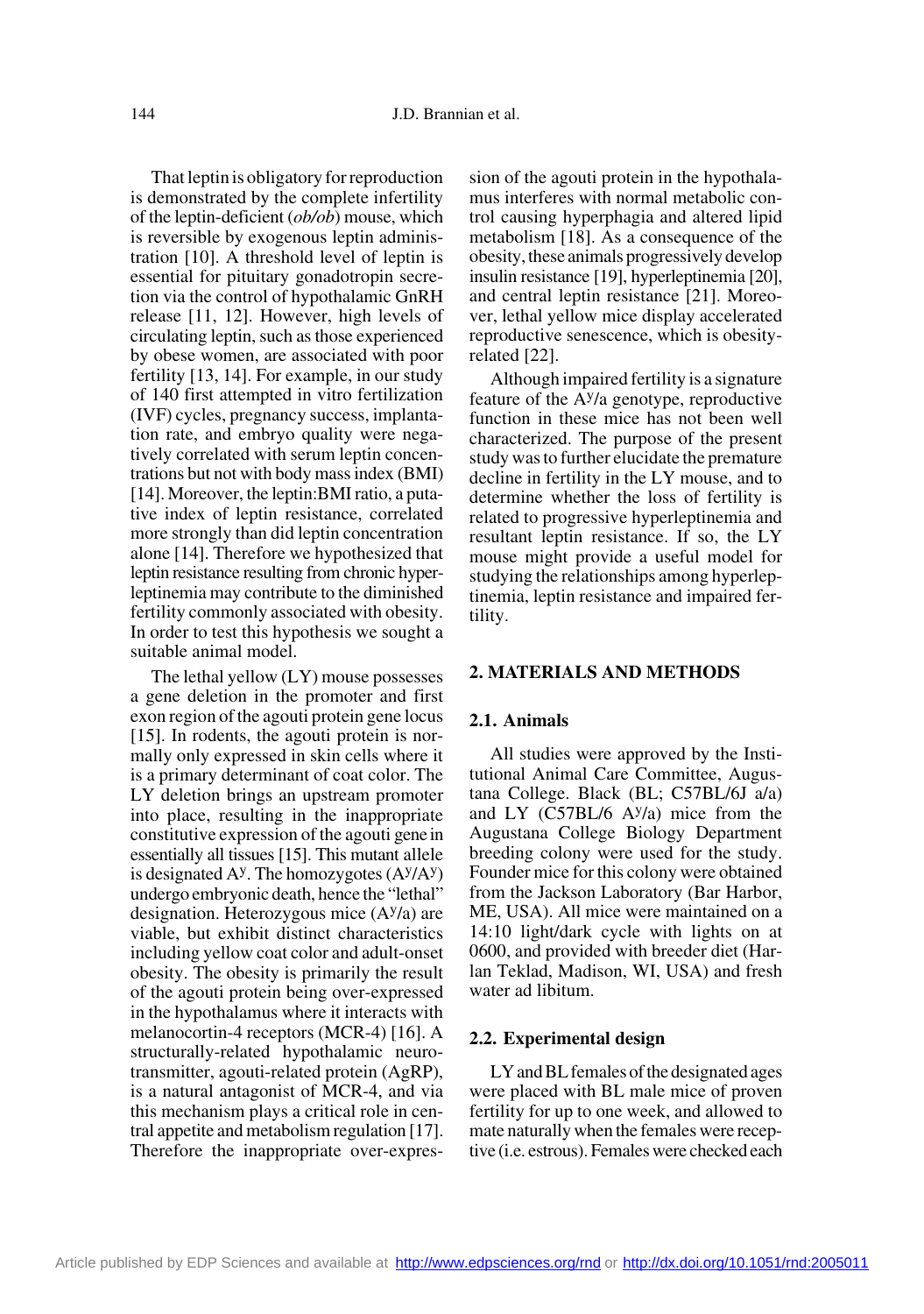morning between 0800 and 0900 for the presence of a vaginal plug indicating that mating had occurred the previous evening. When a plug was observed, the female was removed and placed in a separate cage. Twenty-four hours later, mated females were killed by cervical dislocation, weighed, and trunk blood was collected from the aorta. The oviducts were immediately removed, placed in a sterile glass Petri dish, and flushed using a 27 g needle attached to a 1 cc tuberculin syringe containing sterile HEPESbuffered saline + 0.1% BSA. Oocytes and one- and two-cell embryos were recovered and counted. The number of oocytes/embryos recovered was recorded as the ovulation number.

All recovered 1- and 2-cell embryos were cultured in IVC-2 medium (InVitroCare, San Diego, CA, USA) supplemented with 10% Synthetic Serum Substitute (SSS; Irvine Scientific, Irvine, CA, USA) in an atmosphere of 5%  $CO<sub>2</sub>/95%$  air for 96 h. The number of embryos reaching full blastocyst development by 96 h was recorded and expressed as a percentage of the total number of cleaving embryos (i.e. those that were  $\geq$  2-cell at 24 h in culture) for each mouse. Those that did not cleave were presumed to be unfertilized.

Sera from blood collected at the time of sacrifice were stored at –20 °C until assayed for leptin using a homologous RIA kit (Linco Research, St. Louis, MO, USA). For BL mice, 100 µL of serum was assayed. Sera from LY mice required a 1:1 dilution because of the higher leptin concentrations. Intra-assay CV were < 5% and inter-assay CV was less than < 15%. As an estimate of relative leptin resistance, serum leptin concentration:body weight (BW) ratio was used as analogous to the leptin:BMI ratio used in human studies.

# **2.3. Statistics**

BW, leptin, leptin:BW ratio, and ovulation rate data were analyzed by ANOVA followed by the Duncan multiple range post-hoc test. Blastocyst development was analyzed by Chi-square, and Pearson product moment correlations were used to relate blastocyst development with BW, leptin, and leptin:BW ratio. Significance was conferred at  $P < 0.05$  for all tests.

## **3. RESULTS**

Body weight (BW), serum leptin concentration, and the leptin:BW ratio were greater in 120-d old LY mice than in agematched BL mice (Fig. 1). BW, leptin, and leptin:BW ratio further increased in LY mice, but not in BL mice, at 180 ds of age. Mean serum leptin concentration was nearly 8-fold higher in 180-d old LY mice than in their BL counterparts (Fig. 1B).

Ovulation rate did not differ among 120-d old BL and LY mice (Fig. 2). Ovulation rate in 180-d old BL mice was similar to that in 120-d old mice (Fig. 2). Among 180-d old LY mice, five of twelve mice failed to ovulate at all. But the other seven mice ovulated an equivalent number of oocytes as the BL and younger LY mice (Fig. 2). Gross morphological examination of the ovaries of the mice that did not ovulate revealed a complete absence of preovulatory follicles, recent ovulation sites, or active corpora lutea. Aged LY mice that failed to ovulate were slightly larger, had nearly 2-fold greater serum leptin levels, and had significantly higher leptin: BW ratios than those that ovulated (Fig. 3).

The percentage of embryos recovered from 120-d old LY mice developing to the blastocyst stage tended  $(P < 0.10)$  to be diminished relative to those from BL mice (Fig. 4). In 180-d old mice, embryos from LY females produced significantly fewer blastocysts than those from BL mice (Fig. 4). Blastocyst development in individual 180-d old LY mice correlated negatively with serum leptin concentration and leptin:BW ratio, but did not correlate with BW (Fig. 5). Moreover, the correlation between blastocyst development and leptin:BW ratio (*r* =  $-0.847, P = 0.016$  was slightly stronger than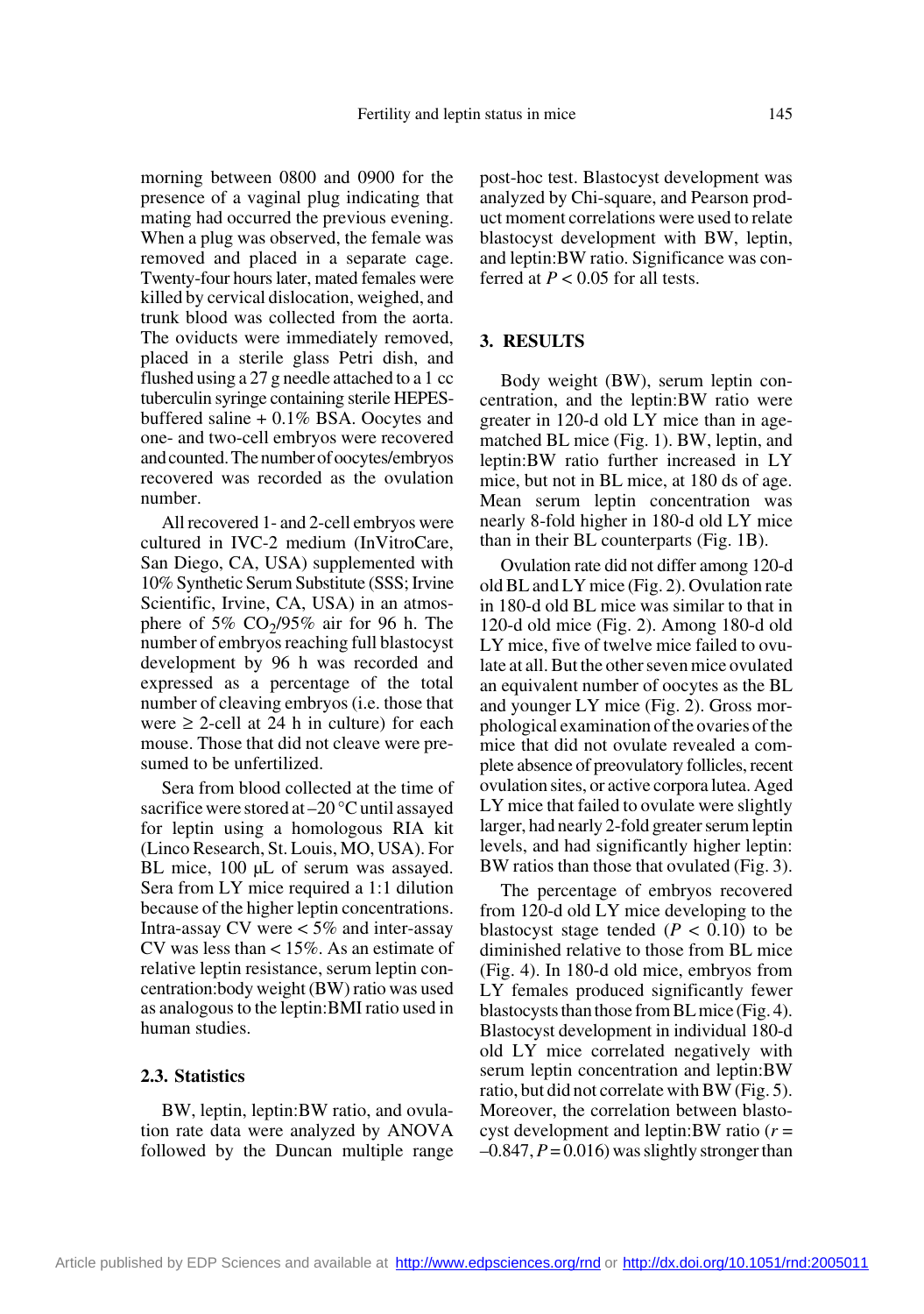

**Figure 1.** Body weight, g (**A**), serum leptin concentration, ng·mL–1 (**B**), and leptin:BW ratio (**C**) of 120- and 180-d old black (solid bars) and lethal yellow (hatched bars) mice (means  $\pm$  SE,  $n \ge 8$  per group). Different letters denote differences  $(P < 0.05)$  among groups by ANOVA and the Duncan test.

with leptin concentration alone  $(r = -0.797)$ , *P* = 0.032). Blastocyst development did not correlate with BW, leptin concentration, or leptin:BW ratio among BL mice or 120-d old LY mice.



**Figure 2.** Number of oocytes/embryos recovered from oviducts of 120- and 180-d old black and lethal yellow mice (means  $\pm$  SE,  $n \ge$ 8 per group). Female mice were mated with fertile black male mice. Oocytes/embryos were recovered  $\sim$  36 h after mating. There was no difference in ovulation number among groups. \* This does not include five mice that did not ovulate (see text).

#### **4. DISCUSSION**

This is the first study that relates early reproductive senescence in the obese LY mouse to leptin physiology. The results demonstrate a strong relationship between the loss of reproductive function and increasing circulating leptin concentrations associated with progressive obesity. Moreover, the data suggest that the development of central, and possibly ovarian, leptin resistance may be of key importance to the reproductive decline.

It has been suggested that leptin exerts a generally suppressive effect on ovarian function based on in vitro studies showing leptin inhibition of ovarian steroid synthesis [23–25] and a negative correlation between high leptin levels and fertility in humans [13, 14]. However, this view seems counterintuitive. Leptin is obligatory for normal reproductive function at the neuroendocrine level, and the high level of leptin receptor expression in the ovaries predicts that leptin should have some complementary direct supportive role in ovarian function. Therefore, we hypothesized that the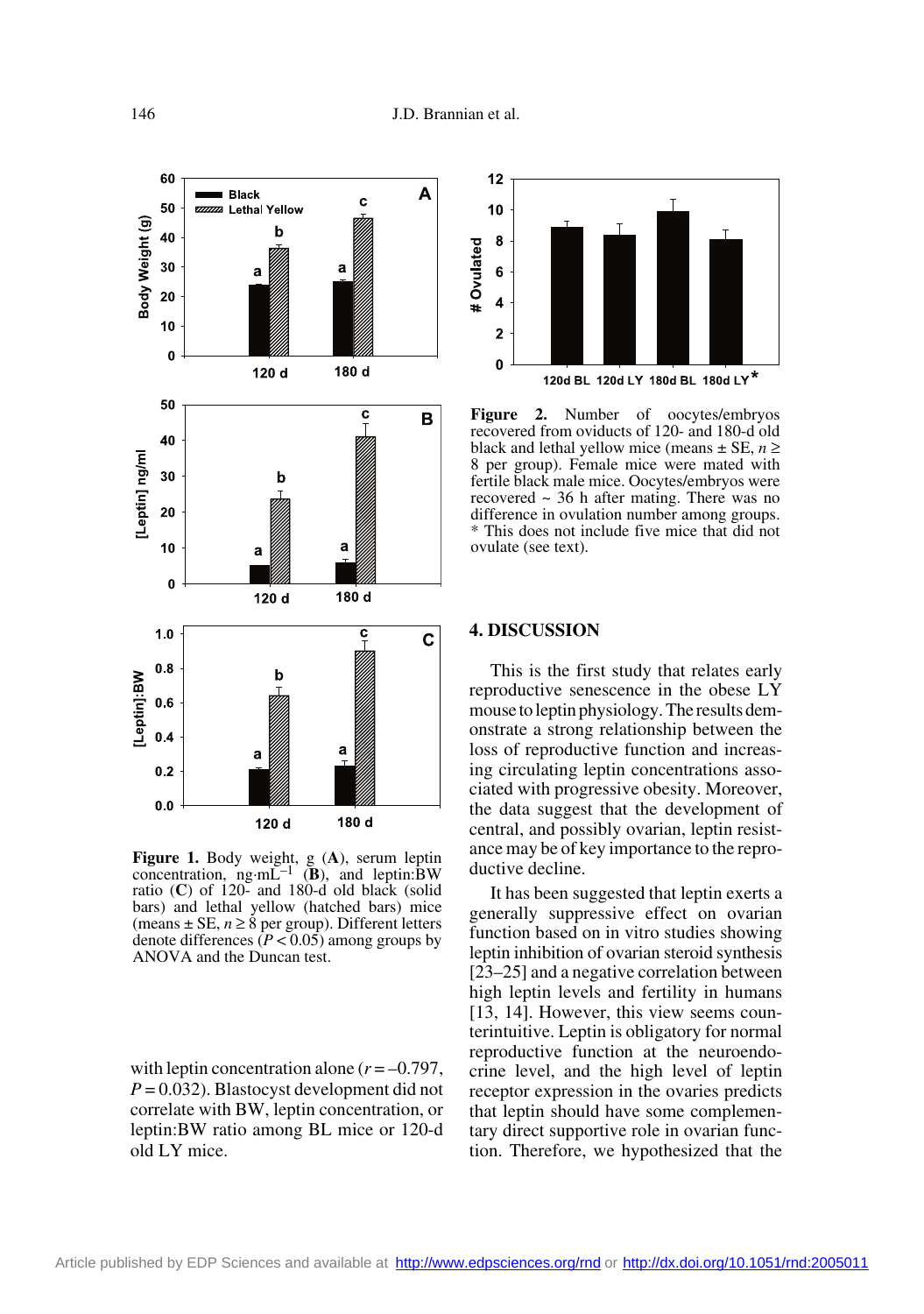

**Figure 3.** Body weight (g, solid bars) and serum leptin concentration  $(ng·mL^{-1})$ , hatched bars) of 180-d old ovulating  $(n = 7)$  and nonovulating  $(n = 5)$  lethal yellow mice (means  $\pm$ SE). Leptin: BW ratio (means  $\pm$  SE) is shown below the x-axis. Asterisks denote differences  $(P < 0.05)$  between ovulators and nonovulators by ANOVA and the Duncan test.

relationship between elevated leptin levels and diminished fertility was due to leptin resistance. By analogy, insulin and IGF play important roles in normal ovarian function, yet hyperinsulinemia and insulin resistance, e.g. as occurs in the polycystic ovary syndrome, have a negative impact on follicular dynamics and fertility [26].

Leptin receptor mRNA and protein is expressed in mouse oocytes [7, 8] and leptin induces tyrosine phosphorylation of STAT3, a major intracellular leptin signal transduction protein, in mouse metaphase 2 stage oocytes [8].Ryan and co-workers [7] reported that leptin enhances resumption of meiosis in preovulatory follicle-enclosed oocytes in culture, but does not alter meiotic resumption in denuded or cumulus-enclosed oocytes. Leptin receptor is expressed in mouse 1-cell and 2-cell embryos as well as morulae and blastocysts [9]. These authors demonstrated that the addition of leptin to culture medium promotes blastocyst formation from twocell embryos, and that this effect is neutralized by an antibody directed against the extracellular domain of the leptin receptor. Moreover, leptin increases the total cell



**Figure 4.** Blastocyst development in vitro (expressed as percent) of embryos from 120 and 180-d old black (solid bars) and lethal yellow mice (hatched bars). Embryos were recovered ~ 36 h after mating and cultured for 96 h. Of all embryos that cleaved by 24 h in culture, a lesser percentage ( $\chi^2$ ,  $P < 0.05$ ) of embryos from 180-d old lethal yellow mice reached the blastocyst stage than embryos from the other groups.

number of the blastocysts formed, and specifically the number of trophectoderm cells [9].

Preliminary studies in our laboratory confirmed the likelihood that leptin supports ovarian function. Twice daily injections of 75 µg (~ 5 µg·g BW<sup>-1</sup>) recombinant mouse leptin were given to eCG/hCG-stimulated 28-d old BL mice. Leptin treatment significantly increased total ovulation rate and the number of 2-cell embryos recovered 36 h after mating (unpublished data).

Systemic injection of leptin into a/a (BL) and *ob*/*ob* mice led to marked weight loss, whereas the same treatment resulted in no reduction in weight in  $A<sup>y</sup>/a$  mice [27] demonstrating their hypothalamic resistance to leptin. However, deletion of the leptin gene by creation of double mutant (Ay/a *ob*/*ob*) mice resulted in the maintenance of leptin sensitivity, inferring that leptin resistance in Ay/a mice is due to chronic desensitization to leptin signaling [28]. Moreover, Correia et al. [29] demonstrated that resistance to leptin's satiety actions does not preclude sustained leptin responsiveness of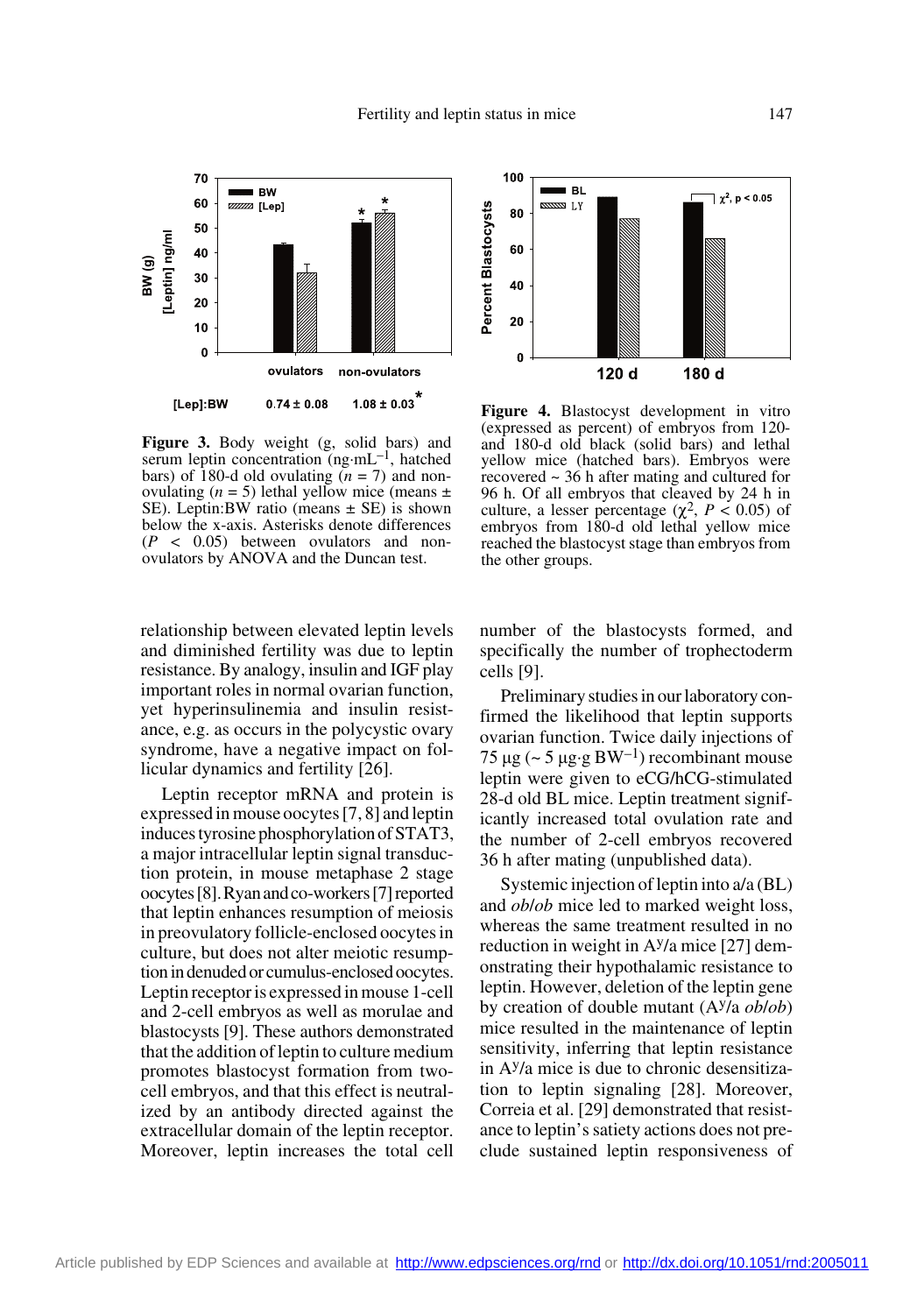

**Figure 5.** Relationship between blastocyst development in vitro (percent, mean  $\pm$  SD) and serum leptin concentration (**A**), body weight (**B**), and leptin:BW ratio (**C**) in 180-d old lethal yellow mice. There was a strong negative correlation between blastocyst development and leptin and leptin:BW ratio (see text), but no correlation between blastocyst development and body weight in these animals.

sympathetic nerves, indicating that leptin sensitivity is variable among tissues and dependent upon specific signaling pathways.

To elucidate whether impaired fertility in aging  $A<sup>y</sup>/a$  mice is due to intrinsic ovarian defects or to extraovarian factors, Granholm and Dickens [22] performed reciprocal ovarian transplantation between young (70– 90 d old)  $A<sup>y</sup>/a$  and a/a mice and followed reproductive function as the animals aged. They found that BL mice with transplanted ovaries from LY mice exhibited normal fertility. In contrast, LY mice with transplanted ovaries from BL mice experienced diminished reproductive function similar to intact LY mice [22]. These authors concluded that there was no underlying intrinsic defect in the ovaries of Ay/a mice, but rather impaired fertility must result from either abnormal hypothalamic-pituitary control or extraovarian factors that altered the function of ovarian cells.

The progressive development of hypothalamic leptin resistance in LY mice was consistent with the observations of Granholm and Dickens [22] and with our present data. That a subset of aging LY mice failed to ovulate and that ovulation failure was strongly correlated with high leptin levels and leptin:BW ratios, but not directly with body weight, may be predicted, for example, if hypothalamic leptin insensitivity resulted in diminished gonadotropin secretion and/ or an attenuated LH surge.

Diminished blastocyst development of embryos from aging LY mice indicates that oocyte developmental competence was impaired, even though these mice exhibited ovulatory cycles. That impaired blastocyst development correlated strongly with serum leptin concentration and leptin:BW ratio, but not BW, is very similar to our previous results from human IVF. In both the human IVF population [14] and LY mice, leptin concentrations standardized to BMI or BW revealed a slightly stronger relationship than leptin concentration alone. It remains to be determined whether these similarities have a physiological basis. Leptin concentrations that exceed that predicted solely by body fat mass are suggestive of leptin resistance. Therefore the data imply that leptin sensitivity may be a more critical factor than leptin levels per se. Whether impaired oocyte developmental competence was the result of inadequate gonadotropin support or due to a defect in the follicular environment that may be related to altered leptin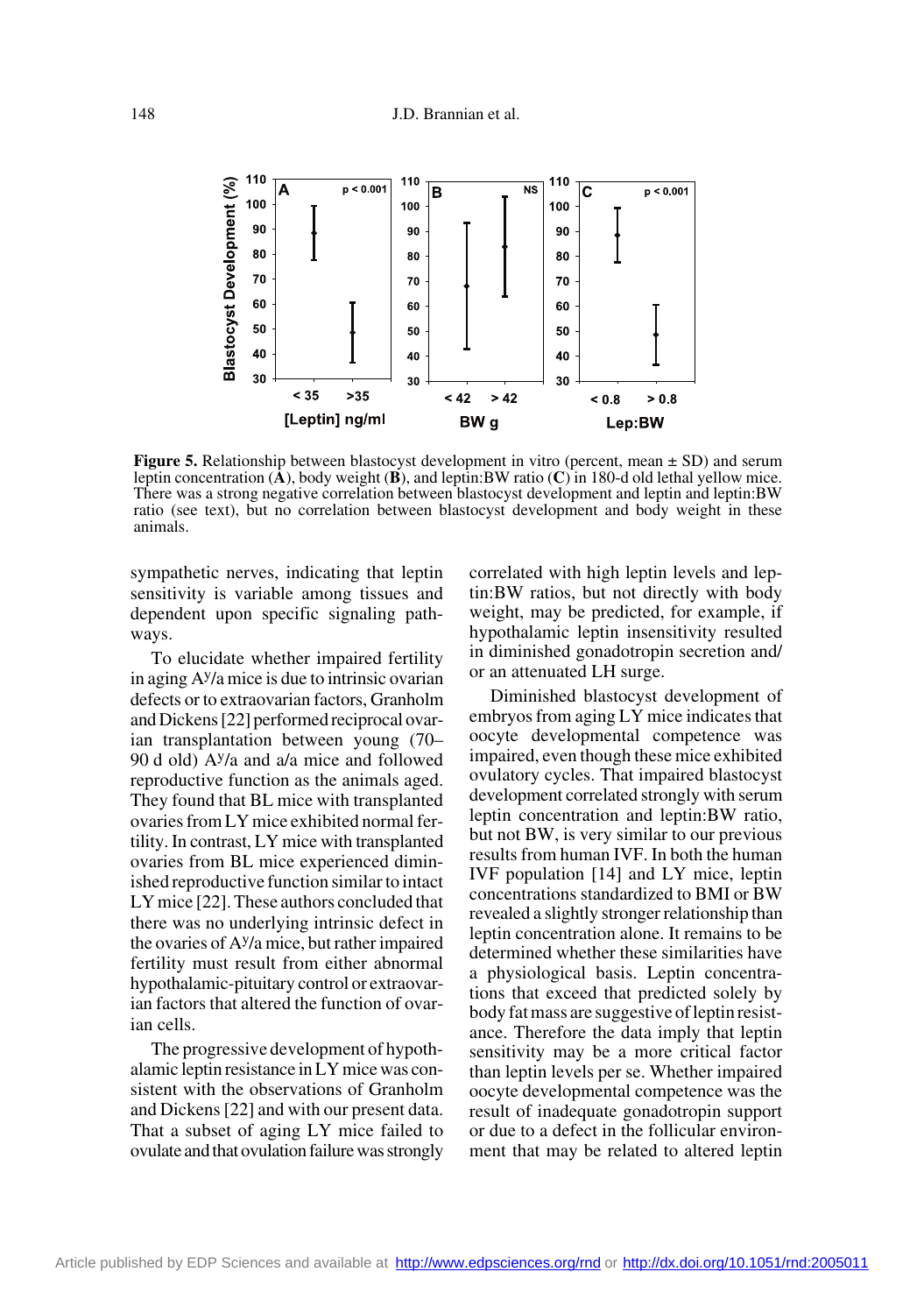action in the ovary remains to be determined. That the women in our earlier IVF study were all GnRH down-regulated and stimulated with exogenous gonadotropin may suggest that the poorer embryo development was not a consequence of inadequate gonadotropin support in that particular case [14].

In conclusion, the LY mouse exhibits early reproductive senescence that is strongly correlated with increasing leptin levels and apparent development of leptin resistance. The characteristics of declining reproductive function are similar to those observed in obese infertile women. Therefore the LY mouse appears to be a valid animal model for elucidating the role of leptin in altered reproductive function associated with human obesity.

#### **ACKNOWLEDGEMENTS**

This work was supported by NIH grant R15 HD044438 and NIH grant 2P20 RR016479 from the INBRE program of the National Center for Research Resources. The contents are solely the responsibility of the authors and do not necessarily represent the official views of NIH.

## **REFERENCES**

- [1] Caro JF, Kolaczynski J, Nyce M, Ohannesian J, Opentanova I, Goldman W, Lynn R, Zhang P, Sinha M, Considine R. Decreased cerebrospinal-fluid/serum leptin ratio in obesity: a possible mechanism for leptin resistance. Lancet 1996, 348: 159–161.
- [2] Schwartz M, Peskind E, Raskind M, Boyko E, Porte D. Cerebrospinal fluid leptin levels: relationship to plasma levels and to adiposity in humans. Nat Med 1996, 2: 589–593.
- [3] Steinberg GR, Dyck DJ. Development of leptin resistance in rat soleus muscle in response to high-fat diets. Am J Physiol 2000, 279: E1374–E1382.
- [4] Cioffi JA, Van Blerkom J, Antczak M, Shafer A, Wittmer S, Snodgrass HR. The expression of leptin and its receptors in pre-ovulatory human follicles. Mol Hum Reprod 1997, 3: 467–472.
- [5] Karlsson C, Lindell K, Svensson E, Bergh C, Lind P, Billig H, Carlsson LM, Carlsson B. Expression of functional leptin receptors in the human ovary. J Clin Endocrinol Metab 1997, 82: 4144–4148.
- [6] Ruiz-Cortez ZT, Men T, Palin MF, Downey BR, Lacroix DA, Murphy BD. Porcine leptin receptor: molecular structure and expression in the ovary. Mol Reprod Dev 2000, 56: 465– 474.
- [7] Ryan NK, Woodhouse CM, Van Der Hoek KH, Gilchrist RB, Armstrong DT, Norman RJ. Expression of leptin and its receptor in the murine ovary: possible role in the regulation of oocyte maturation. Biol Reprod 2002, 66: 1548–1554.
- [8] Matsuoka T, Tahara M, Yokoi T, Masumoto N, Takeda T, Yamaguchi M, Tasaka K, Kurachi H, Murata Y. Tyrosine phosphorylation of STAT3 by leptin through leptin receptor in mouse metaphase 2 stage oocyte. Biochem Biophys Res Commun 1999, 256: 480–484.
- [9] Kawamura K, Sato N, Fukuda J, Kodama H, Kumagai J, Tanikawa H, Nakamura A, Tanaka T. Leptin promotes the development of mouse preimplantation embryos in vitro. Endocrinology 2002, 143: 1922–1931.
- [10] Chehab FF, Lim ME, Lu R. Correction of the sterility defect in homozygous obese female mice by treatment with the human recombinant leptin. Nat Genet 1996, 12: 318–320.
- [11] Barash IA, Cheung CC, Weigle DS, Ren H, Kabigting EB, Kuijper JL, Clifton DK, Steiner RA. Leptin is a metabolic signal to the reproductive system. Endocrinology 1996, 137: 3144–3147.
- [12] Yu WH, Kimura M, Walczewska A, Karanth S, McCann SM. Role of leptin in hypothalamic-pituitary function. Proc Natl Acad Sci USA 1997, 94: 1023–1028.
- [13] Mantzoros CS, Cramer DW, Liberman RF, Barbieri RL. Predictive value of serum and follicular fluid leptin concentrations during assisted reproductive cycles in normal women and in women with the polycystic ovarian syndrome. Hum Reprod 2000, 15: 539–544.
- [14] Brannian JD, Schmidt SM, Kreger DO, Hansen KA. Baseline non-fasting serum leptin concentration to body mass index ratio is predictive of IVF outcomes. Hum Reprod 2001, 16: 1819–1826.
- [15] Bultman SJ, Michaud EJ, Woychik RP. Molecular characterization of the mouse agouti locus. Cell 1992, 71: 1195–1204.